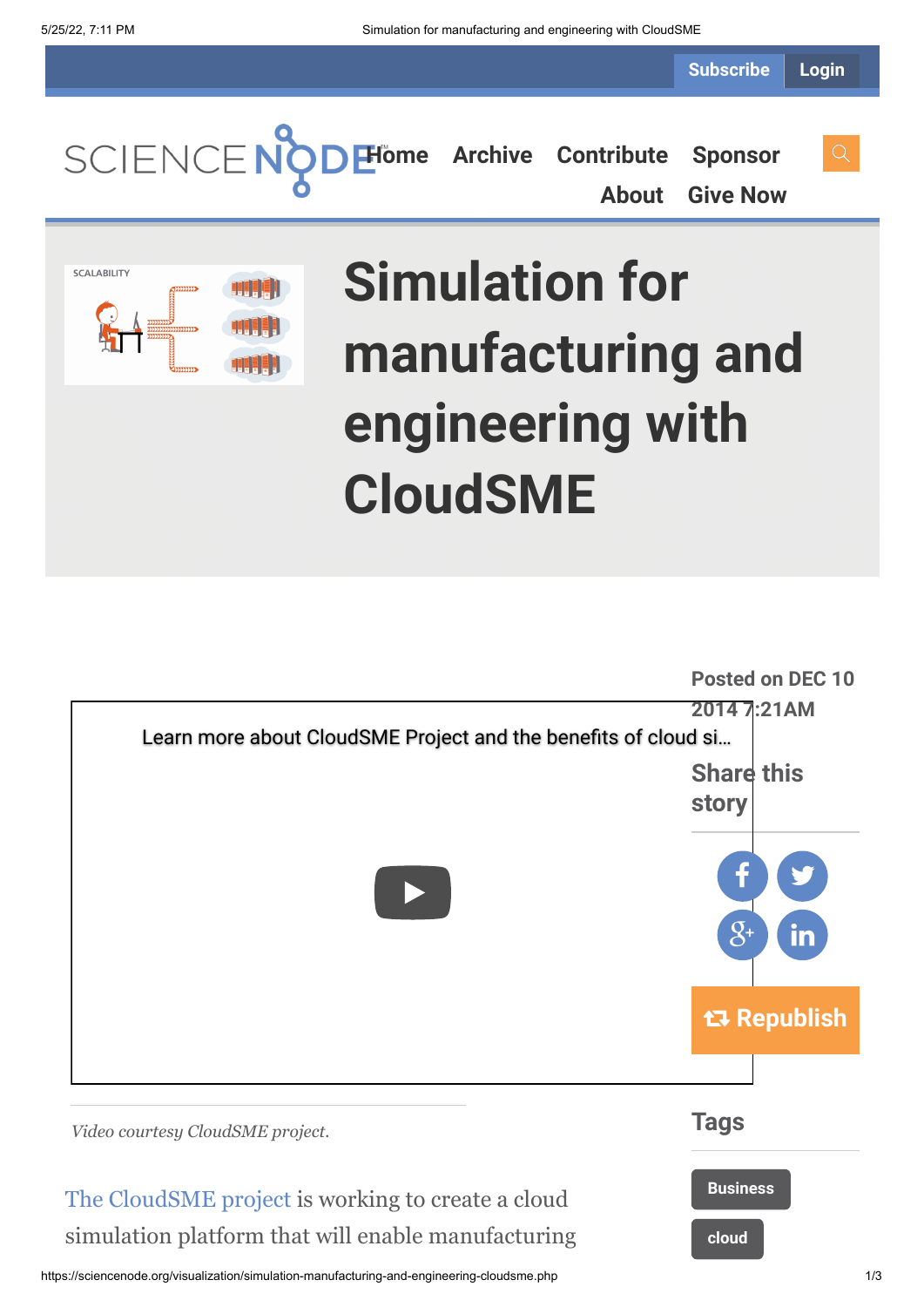#### 5/25/22, 7:11 PM Simulation for manufacturing and engineering with CloudSME

and engineering SMEs (small and medium-sized enterprises) to use state-of-the-art simulation technologies as a service via the cloud, in a onestop-shop, pay-per-use manner. This approach means that SMEs can reap the productivity benefits of simulation without having to make high investments in software licenses, hardware, and maintenance.

[CloudSME has received funding via the European](http://cordis.europa.eu/fp7/home_en.html) Commission's FP7 scheme through its ICT Innovation for Manufacturing SMEs (I4MS) [initiative. Find out more about the project in](http://i4ms.eu/i4ms/i4ms.php) this video.

*- Andrew Purcell*